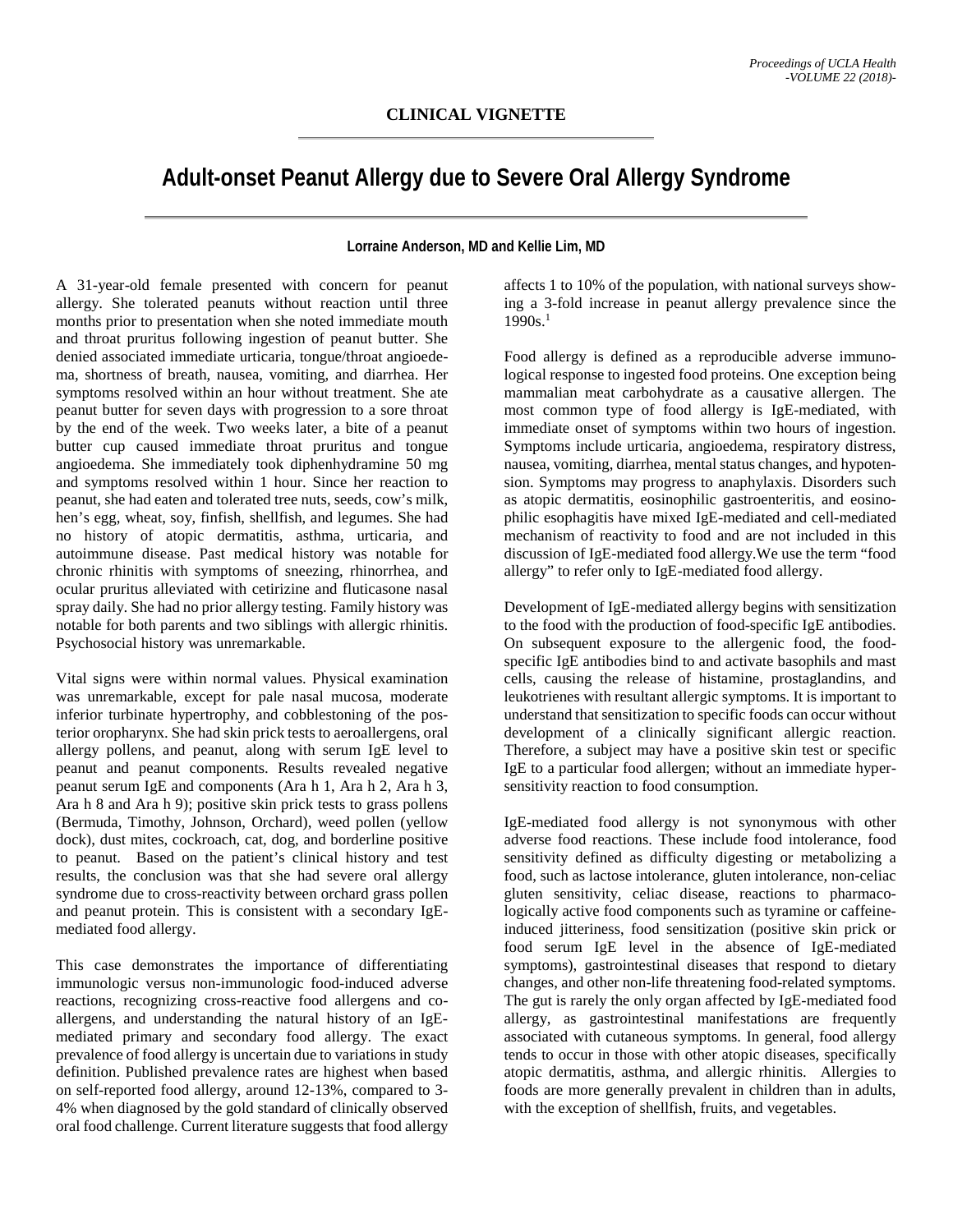Cross-reactivity is a contributing factor in food allergy. For example, if an aeroallergen is sufficiently similar to a food allergen by either molecular structure or protein sequence, the food allergen can elicit an IgE-mediated reaction based on this similarity. "The aeroallergens identified include plant (pollenfood syndrome and associations), fungal and animal (invertebrate, mammalian or avian) origin (Table 1)."2 The patient with a food allergy can be sensitized to both labile and stable components of an allergen. "The aeroallergen proteins vary in stability with the linear epitopes showing stability with heating, cooking, storage, and digestion while the conformational epitopes are less stable and tend to lose their allergenicity in the cooking and preservation process."3 Our patient had positive specific IgE to orchard grass pollen and peanut. Orchard pollen is homologous to peanut and likely contributed to the resultant IgE-mediated symptoms with peanut ingestion.

Co-allergy is another contributing factor in food allergy. This refers to patterns of reactivity to multiple foods not attributable to IgE antibodies to homologous proteins. Available data suggest that 20-68% of patients with peanut allergy are coallergic to tree nuts.4 Guidance on tree nut avoidance should be individualized. However, due to concerns about crosscontamination, avoidance of all nuts is advised in young patients. For our patient, co-allergy is not a concern since she has a pollen-food syndrome caused by primary sensitization to orchard grass pollen which is cross-reactive with peanut proteins.

Lastly, the natural history of food allergy varies based on the food allergen. Adult food allergy may be due to persistent food allergy from childhood, or it may develop as an adult due to loss of immunologic tolerance or via aeroallergen sensitization. When food allergy arises from aeroallergen sensitization, it is called a secondary food allergy as the reactions are due to crossreactivity from structurally related allergens in the culprit food. In contrast, primary food allergy results from gastrointestinal sensitization to culprit food proteins. Adult-onset food allergy tends to remain throughout life. In a 2014 retrospective study of 1,111 adults with food allergy, 15% (171) were first diagnosed at  $\geq$  18 years old. The subjects' ages when the first reaction occurred ranged from 18-86 years, with the majority of the reactions occurring in their early 30s. Women (64%) had more reactions than men (36%). The most common food allergens were: shellfish (54%), tree nut (43%), finfish (15%), soy (13%), and peanut  $(9\%)$ .<sup>5</sup> Based on the above, our patient whose IgEmediated food allergy symptoms began at 31 years old, is likely have persistent peanut allergy.

This case illustrates the complexity of making the diagnosis of an IgE-mediated food allergy in the adult patient. A food allergy cannot be definitively determined based only on results from skin testing or specific IgE testing to the suspected food allergen. Each patient must first be evaluated with careful exploration of the patient's history, the exact sequence of events and symptoms that led to the suspected food allergy, and physical examination. This is then followed by targeted testing if warranted. Use of food allergy skin prick test or serum IgE

level is not advised to evaluate adverse food reactions in the absence of IgE-mediated symptoms. Per the Allergy & Immunology Practice Parameters, non-validated or unproven tests, such as specific IgG to foods, hair analysis, cytotoxicity assays, and applied kinesiology provocation, are also not recommended. In our case, results from testing suggest that sensitization to orchard grass pollen is the likely cause of the IgEmediated symptoms to peanut ingestion.

To manage her severe oral allergy syndrome, the patient was advised to restrict peanuts from her diet. She was prescribed an epinephrine auto-injector due to throat angioedema. Avoidance measures emphasized the following: "peanut dust does not aerosolize (airborne particle), peanut butter vapors contain no protein, surfaces can be effectively abated of residue (clean with soap and water), and skin contact might cause local irritation but not systemic reactions. Thus, the risk of reaction in public from casual exposure is low, except in instances when peanut is directly ingested (eaten or placed in the mouth). Studies show that most people with peanut allergy can safely eat highly refined peanut oil however avoidance of coldpressed, expelled or extruded peanut oil—sometimes called gourmet oils is advised."1

Our patient was able to manage her symptoms with strict avoidance successfully and remained symptom free at her follow up visit six months later.

| Aeroallergen<br>origin | <b>Food allergy syndrome</b>                                                                                                                                                                                                 |
|------------------------|------------------------------------------------------------------------------------------------------------------------------------------------------------------------------------------------------------------------------|
| Plant                  | Pollen food syndrome and associations<br>birch-apple, cypress-peach,<br>celery-mugwort-spice<br>syndromes<br>mugwort-peach, mugwort-<br>chamomile, mugwort-mustard,<br>ragweed-melon-banana,<br>goosefoot-melon associations |
| Fungi                  | Alternaria-spinach syndrome                                                                                                                                                                                                  |
| Animal                 | dust mite-shrimp syndrome<br>cat-pork syndrome<br>bird-egg syndrome                                                                                                                                                          |

Table 1.